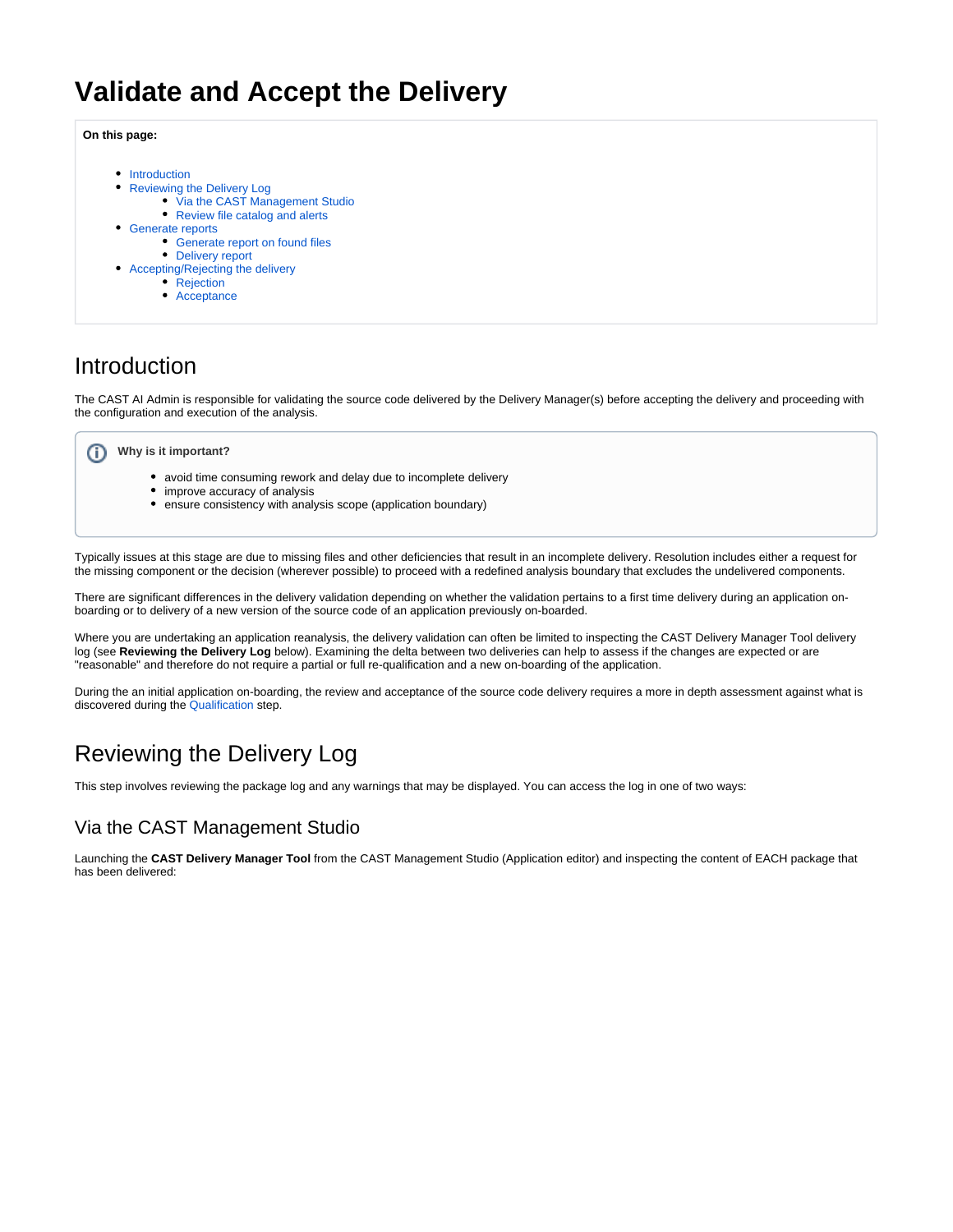| MEUDON X                                                                    |
|-----------------------------------------------------------------------------|
| <b>od</b> Delivery <b>12</b> Current Version <b>C</b> Analysis              |
| Lists source code Deliveries and their current statu<br>Refresh Add Version |
| Versions in the Delivery folder                                             |
| 湯<br><b>The Not delivered</b>                                               |
| <b>Version Name</b>                                                         |
|                                                                             |
|                                                                             |
| Delivery done & od<br><b>IQ</b>                                             |
| <b>Version Name</b>                                                         |
| V1                                                                          |
|                                                                             |
|                                                                             |

#### Launch the DMT using the above icon

| Package name                                                                          | PLSOL CASTPUBS    |              |            |                                         |                |                                                       |        |      |
|---------------------------------------------------------------------------------------|-------------------|--------------|------------|-----------------------------------------|----------------|-------------------------------------------------------|--------|------|
| Content state                                                                         | Not packaged      |              |            |                                         |                |                                                       |        |      |
| Action required                                                                       |                   |              |            |                                         |                |                                                       |        |      |
| Last extraction on                                                                    | 19/11/13 11:24    |              |            |                                         |                |                                                       |        |      |
|                                                                                       |                   |              |            |                                         |                |                                                       |        |      |
| Package configuration                                                                 | · Package content |              |            | CAST Log viewer                         |                |                                                       | $\Box$ | 53   |
| This tab displays information about what the Source Package contains - as such, it is |                   |              |            |                                         |                |                                                       |        |      |
|                                                                                       |                   |              |            | File                                    |                |                                                       |        |      |
| Projects found                                                                        |                   |              |            | Time                                    | Message Type   | Message                                               |        | Issu |
| Packaging alerts                                                                      |                   |              |            | 2013-11-19 11:23:59.386 (D) INFO        |                | 0 Oracle code source of valid wrapped functions r     |        |      |
| • Log summary                                                                         |                   |              |            | 2013-11-19 11:23:59.416 D INFO          |                | Extracting: Oracle source code of not wrapped pac     |        |      |
| $\triangle$ Logs $\Box$                                                               |                   |              |            | 2013-11-19 11:23:59.656                 | <b>INFO</b>    | 651 Oracle source code of not wrapped package b       |        |      |
|                                                                                       |                   |              |            | 2013-11-19 11:23:59.666 <b>(D)</b> INFO |                | Extracting: Oracle source code of wrapped package     |        |      |
| Task                                                                                  | Date              | # Errors     | # Warnings | 2013-11-19 11:23:59.796 (ii)            | <b>INFO</b>    | 0 Oracle source code of wrapped package bodies        |        |      |
| $1 -$ Extract                                                                         | 19/11/13 11:24    | $^{\circ}$   | 58         | 2013-11-19 11:23:59.806                 | <b>WARNING</b> | Missing translation for id DB EXTRACTOR END SERV      |        |      |
| $2 -$ Scan                                                                            | 19/11/13 11:24    | $\mathbf{0}$ | $\Omega$   | 2013-11-19 11:23:59 826                 | <b>WARNING</b> | Missing translation for id DB_EXTRACTOR_END_SERV      |        |      |
| 3 - Discover                                                                          | 19/11/13 11:24 0  |              | $\theta$   | 2013-11-19 11:23:59.846                 | <b>INFO</b>    | Server scanned in 648210 ms, 2815 rows extracted [rat |        |      |
| $4 - Select$                                                                          | 19/11/13 11:24    | $^{\circ}$   | 0          | 2013-11-19 11:23:59.916                 | <b>WARNING</b> | Missing translation for id DB_EXTRACTOR_MEMORY        |        |      |
| 5 - Validate                                                                          | 19/11/13 11:24    | $^{\circ}$   | $^{\circ}$ | 2013-11-19 11:24:00.136                 | WARNING        | Missing translation for id DB EXTRACTOR MEMORY        |        |      |
| 6 - Auto remediate                                                                    | 19/11/13 11:24 0  |              | 0          | 2013-11-19 11:24:00.206                 | <b>INFO</b>    | Used Memory: 56449184 bytes                           |        |      |
|                                                                                       |                   |              |            | 2013-11-19 11:24:00.736                 | WARNING        | Missing translation for id DB_EXPORTER_JDBC_DISCO     |        |      |
|                                                                                       |                   |              |            | 2013-11-19 11:24:00.876                 | WARNING        | Missing translation for id DB_EXPORTER_JDBC_DISCO     |        |      |
|                                                                                       |                   |              |            | 2013-11-19 11:24:00.926                 | <b>INFO</b>    | Disconnected!                                         |        |      |
|                                                                                       |                   |              |            | 2013-11-19 11:24:01.526 C INFO          |                | The execution has finished without a fatal error      |        |      |
|                                                                                       |                   |              |            |                                         |                |                                                       |        |      |

Accessing the Log Viewer from the Package Content tab in the DMT

Note that when running the CAST Delivery Manager Tool direct from the CAST Management Studio, the Java Heap Space memory threshold is set to 640 MB. If you are experiencing out of memory issues, then CAST highly recommends launching the CAST Delivery Manager Tool from the CAST AIC Portal ensuring that a 64bit JRE is being used.

#### <span id="page-1-0"></span>Review file catalog and alerts

You can also use the DMT (Package Content tab) to view information about the **projects** that have been identified, the **alerts** that have been generated and the **files** that have been found: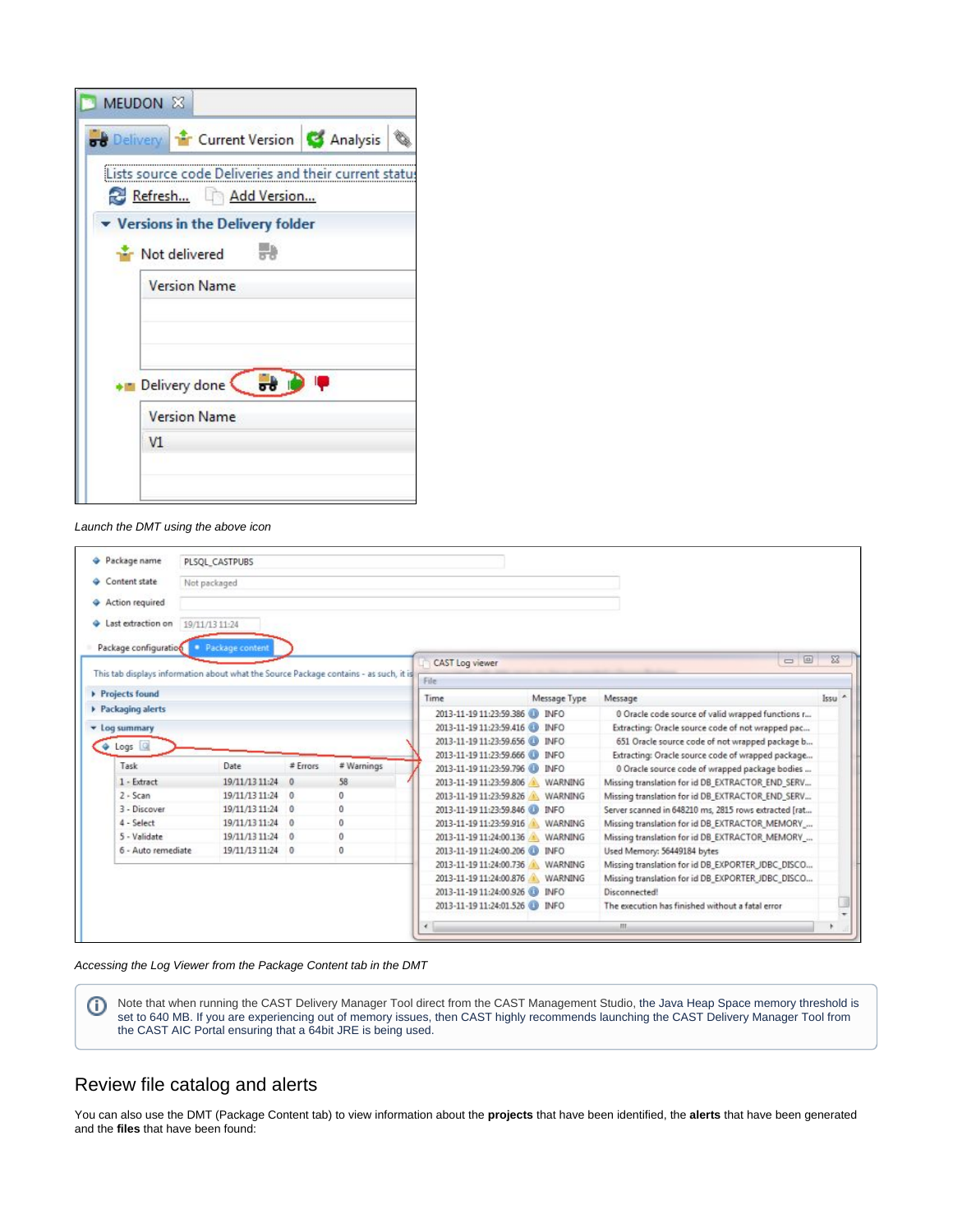| Number of Added/Removed items is based on the cloned version of this package<br># Selected<br># Ignored<br>Project type<br>Technology<br>Eclipse Java project<br>Java EE<br>0<br>1<br>Web JSP<br>Java FF<br>$\theta$<br>1<br>List of projects for the selected type<br>Name<br>Path<br>Selected/Ignored<br>Τ<br>CastPubs<br>Selected<br>/.project<br>Alert summary by type<br>Alert type<br>Project type | # Added<br>0<br>$\Omega$<br>N/A | # Removed<br>0<br>0<br>Compared with last version |
|----------------------------------------------------------------------------------------------------------------------------------------------------------------------------------------------------------------------------------------------------------------------------------------------------------------------------------------------------------------------------------------------------------|---------------------------------|---------------------------------------------------|
| Project summary by type                                                                                                                                                                                                                                                                                                                                                                                  |                                 |                                                   |
| Packaging alerty                                                                                                                                                                                                                                                                                                                                                                                         |                                 |                                                   |
|                                                                                                                                                                                                                                                                                                                                                                                                          |                                 |                                                   |
|                                                                                                                                                                                                                                                                                                                                                                                                          |                                 |                                                   |
|                                                                                                                                                                                                                                                                                                                                                                                                          |                                 |                                                   |
|                                                                                                                                                                                                                                                                                                                                                                                                          |                                 |                                                   |
|                                                                                                                                                                                                                                                                                                                                                                                                          |                                 |                                                   |
|                                                                                                                                                                                                                                                                                                                                                                                                          |                                 |                                                   |
|                                                                                                                                                                                                                                                                                                                                                                                                          |                                 |                                                   |
|                                                                                                                                                                                                                                                                                                                                                                                                          |                                 |                                                   |
|                                                                                                                                                                                                                                                                                                                                                                                                          |                                 |                                                   |
|                                                                                                                                                                                                                                                                                                                                                                                                          |                                 |                                                   |
|                                                                                                                                                                                                                                                                                                                                                                                                          |                                 | Number of alerts                                  |
|                                                                                                                                                                                                                                                                                                                                                                                                          |                                 |                                                   |
|                                                                                                                                                                                                                                                                                                                                                                                                          |                                 |                                                   |
|                                                                                                                                                                                                                                                                                                                                                                                                          |                                 |                                                   |
| Files found                                                                                                                                                                                                                                                                                                                                                                                              |                                 |                                                   |
| Number of Added/Removed items is based on the cloned version of this package                                                                                                                                                                                                                                                                                                                             |                                 |                                                   |
| File summary by type                                                                                                                                                                                                                                                                                                                                                                                     |                                 |                                                   |
| Added files<br>Removed files<br>File extension<br><b>Total files</b><br>Folder                                                                                                                                                                                                                                                                                                                           |                                 |                                                   |
| * bak                                                                                                                                                                                                                                                                                                                                                                                                    |                                 |                                                   |
| $\overline{2}$<br>0<br><package root=""><br/>0</package>                                                                                                                                                                                                                                                                                                                                                 |                                 |                                                   |
| * class<br>21<br>$\mathbf{0}$<br>$\mathbf{0}$<br><package root=""></package>                                                                                                                                                                                                                                                                                                                             |                                 |                                                   |

Please see the CAST Delivery Manager Tool help (tap F1 in any location in the DMT to open the help) for more information about the information provided in the Package Content tab.

The Delivery Manager Tool displays "delta" information when (Added/Removed columns) when you are delivering a new Version of the same Application.

During an application on-boarding, the validation steps include cross validation of the Package Content report with information gathered during the preanalysis step via the [Qualification](https://doc.castsoftware.com/display/DOC83/Qualification) process and then reviewing any warning, error or alert raised.

It is important to note here that the DMT, in the current version, only provides a simple list of what has been extracted and included in the ത package. The inspection of this list may trigger the need for further analysis of the delivered source code and in some cases the need for preprocessing it before analysis (see [Qualification](https://doc.castsoftware.com/display/DOC83/Qualification)).

### <span id="page-2-0"></span>Generate reports

ത

The CAST Delivery Manager Tool offers two reporting functions: **discovered files** and **a delivery report**. You can use these functions once the packaging action is complete:

#### <span id="page-2-1"></span>Generate report on found files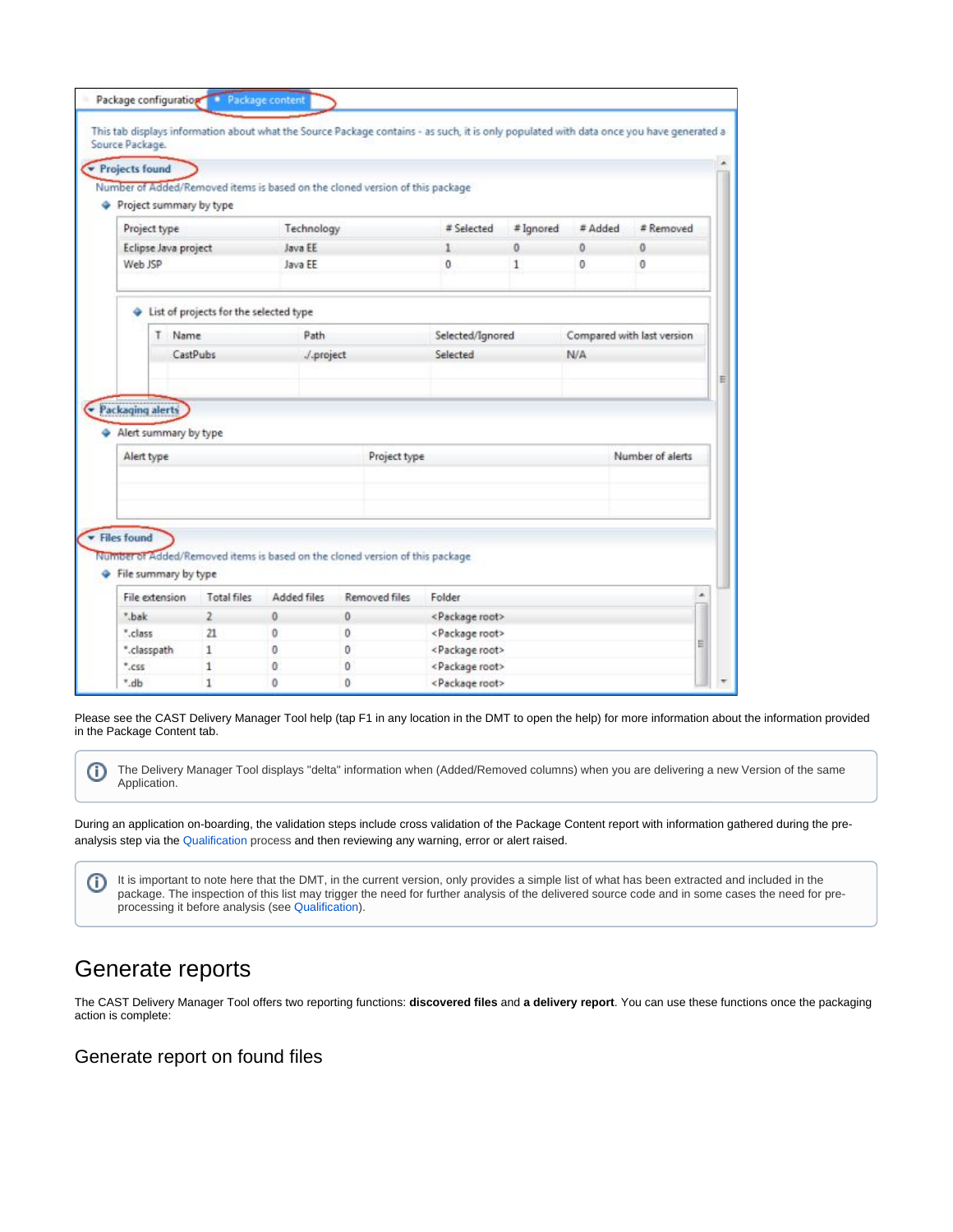| ♦ Version name                                                                                                    | V1                                                                            |                  |  |
|-------------------------------------------------------------------------------------------------------------------|-------------------------------------------------------------------------------|------------------|--|
| ♦ Delivery State                                                                                                  | Not delivered (partial delivery)                                              |                  |  |
| ♦ Copied from version                                                                                             |                                                                               |                  |  |
| ♦ Version Date                                                                                                    | 10/04/18                                                                      |                  |  |
| ← Content State                                                                                                   | Packaging out-of-date: extraction is up                                       |                  |  |
|                                                                                                                   |                                                                               |                  |  |
| ♦ Action required<br>$\leftrightarrow$ Packages $\circ$ $\circ$ $\circ$ $\circ$ $\bullet$ $\star$ $\star$ $\star$ | Package<br>The source code is delivered to the AI Center in packages. A packa |                  |  |
| Location                                                                                                          |                                                                               | Name             |  |
| Folder on your local file system                                                                                  |                                                                               | JEE              |  |
| CAST extractor for MS                                                                                             |                                                                               | <b>TSQL</b>      |  |
| Folder on your local file system                                                                                  |                                                                               | <b>NET</b>       |  |
| Folder on your local file system                                                                                  |                                                                               | VB.              |  |
| Folder on your local file system                                                                                  |                                                                               | NET <sub>2</sub> |  |
| Folder on your local file system                                                                                  |                                                                               | <b>MAVEN</b>     |  |

### <span id="page-3-0"></span>Delivery report

| $\underline{V1}$                                                                                                |                                                                                      |                      |
|-----------------------------------------------------------------------------------------------------------------|--------------------------------------------------------------------------------------|----------------------|
| Version name                                                                                                    | V1                                                                                   | View delivery report |
| Delivery State<br>۰                                                                                             | Not delivered (partial delivery)                                                     |                      |
| Copied from version<br>۰                                                                                        |                                                                                      |                      |
| <b>Version Date</b><br>۵                                                                                        | 10/04/18                                                                             |                      |
| <b>Content State</b>                                                                                            | Packaging out-of-date: extraction is up-to-date but other settings have been updated |                      |
| the contract of the contract of the contract of the contract of the contract of the contract of the contract of |                                                                                      |                      |

This option will generate an XML based report listing all items in the delivery, for example:

- Projects found
- Project removed
- Alerts  $e_{\text{etc.}}$

The report will open with the default application assigned to open XML files. The report will only contain information once the **Package action** has been run. Full details of what is provided in the Delivery Report are shown below:

- **folderPath**: The path of the source folder
- **generationDate**: The date the report was generated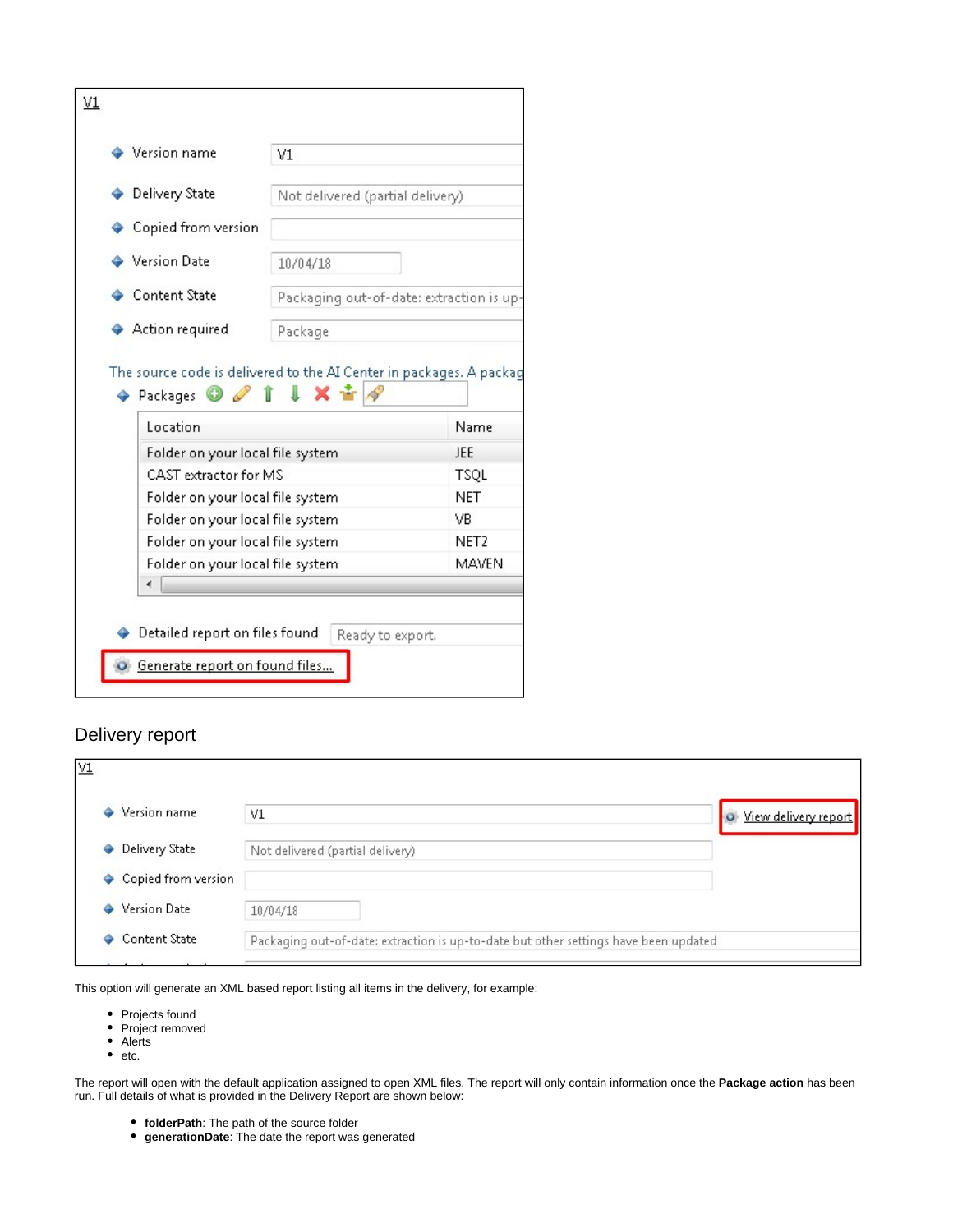- **totalDuration**: Time taken to generate the package
- **releaseInfo**: The version of Delivery Report
- **Application**: details about the Application
	- **applicationName**: The name provided for the Application
	- **applicationGuid**: ID assigned to the Application
	- **Version**: details about the Version
		- **versionName**: The name of the Version
		- **applicationGuid**: ID assigned to the Version
		- **FileLanguages**: details about the files that will be considered
			- **FileLanguage**: The files in the selected source path are identified according to their language and represented in chronological order with respect to language Id
				- **languageId**: The ID used to identify the language
				- **extensions**: The file extensions considered
				- **total**: Total number of files for the language
				- **added**: No. of files added during the current packaging compared with previous
				- **removed**: No. of files removed during current packaging compared with previous
				- **modified**: No. of files modified during next packaging compared with previous
					- **totalSize**: Total size of the files
					- **addedSize**: Size of the added files compared with previous
					- **removedSize**: Size of the removed files compared with previous
					- **modifiedSize**: Size of the modified files compared with previous
					- $\bullet$ **loc**: Lines of count of the projects
					- **notInProjects**: The files not included in the project
						- **Extension**: Information about the file extensions discovered.
							- **extensionId**: The file extensions discovered
							- **total:** Total number of files of the particular extension that have been discovered
							- **added**: No. of files added during the current packaging compared with previous
							- **removed**: No. of files removed during the current packaging compared with previous
							- **modified**: No. of files modified during next packaging compared with previous
							- **totalSize**: Total size of the discovered files
							- **addedSize**: Size of the added discovered files compared with previous
							- **removedSize**: Size of the removed discovered files compared with previous
							- **modifiedSize**: Size of the modified discovered files compared with previous
							- **loc**: Lines of count of the discovered files
							- **notInProjects**: The files that are not included in the project
					- **Framework**: Information about the discovered frameworks
						- **frameworkId**: The frameworks used in the source code
						- **version**: Framework version.
					- **Projects**: The projects identified during packaging
						- **Project**: Information about the project
							- **projectType**: The type of project discovered
								- **discovererName**: The name of the DMT discoverer that identified the project
							- $\bullet$ **total:** Total number of projects that have been discovered
							- **added**: No. of projects added during the current packaging compared with previous
							- **removed**: No. of projects removed during the current packaging compared with
							- previous
							- **modified**: No. of projects modified during next packaging compared with previous
					- **Alerts**: Alerts generated during the packaging.
						- **Alert**: information about the alert
						- **id**: alert ID
						- **total**: total number of alerts of the particular ID
					- **Log Messages**: Log messages generated during the packaging
						- **id**: log message ID
						- **total**: total number of log messages of the particular ID
							- **parameter**: the name of the parameter
								- **id**: parameter ID
									- **value**: valueof the particular parameter

Log messages can be as per the following types: (i)

- 1. Extraction Log messages
- 2. Scan Log messages
- 3. Discovery Log messages
- 4. Selection Log messages
- 5. Validation Log messages
- 6. Remediation Log messages

The level of message can be Fatal, Error or Warning. If there are multiple parameters then the parameter id is mentioned as 1, 2, 3…]

<span id="page-4-1"></span><span id="page-4-0"></span>Accepting/Rejecting the delivery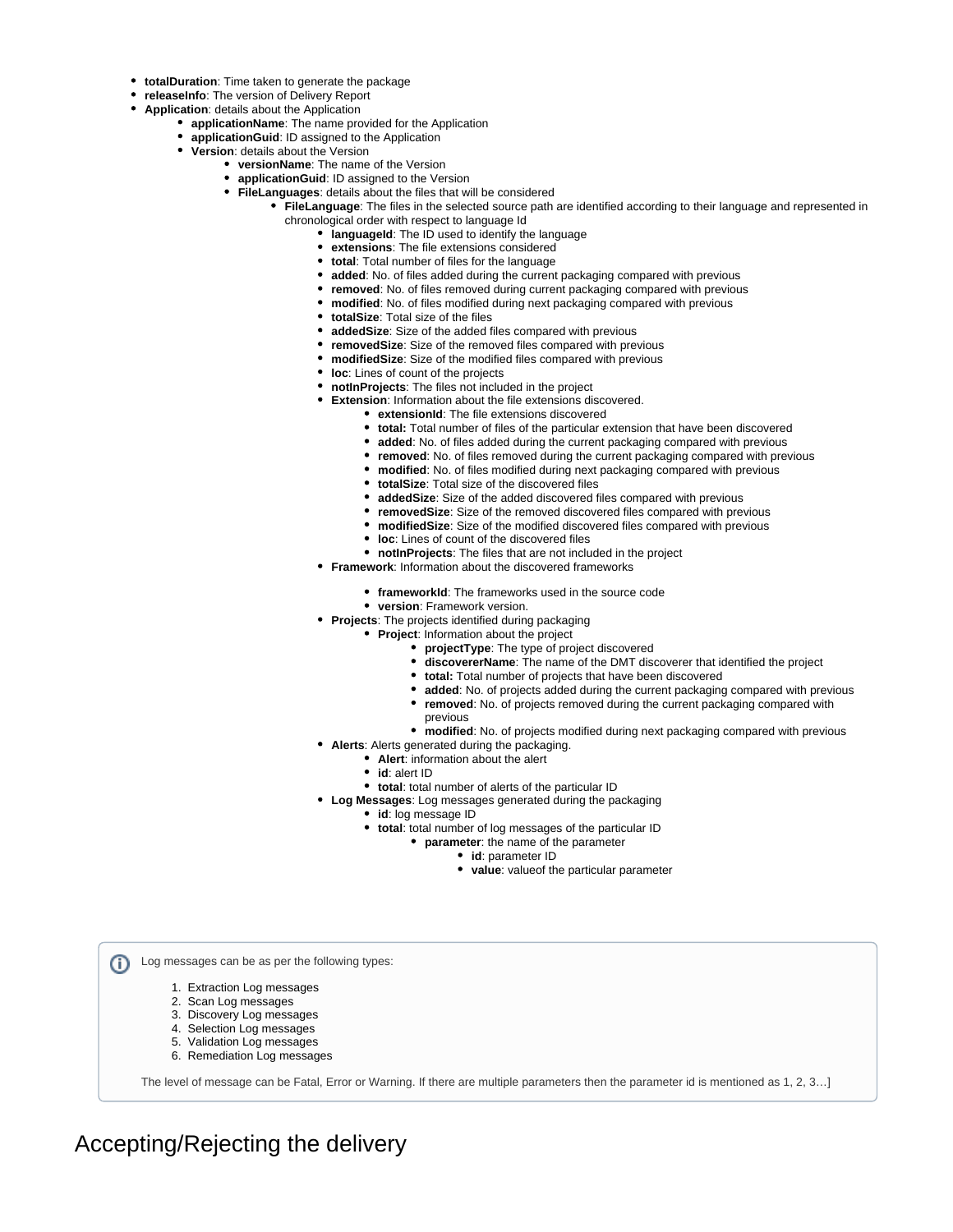### Rejection

When any issue is detected and/or unresolved questions are raised, the analysis process should be halted as the delivery cannot be accepted until these issues are fully resolved. The CAST AI Admin should therefore reject the delivery in the CAST Management Studio:

| + Delivery done                                                                                                            | <b>bo</b> K     |
|----------------------------------------------------------------------------------------------------------------------------|-----------------|
| <b>Version Name</b><br>v1.0                                                                                                | Reject Delivery |
| $\blacksquare'$ Delivery accepted $\overline{\mathbb{R}}$ $\mathbb{R}$ $\mathbb{R}$ $\blacksquare$ $\blacksquare^{\times}$ |                 |

When the delivery is rejected, the CAST Management Studio does not automatically notify the Delivery Manager(s) of the rejection. Moreover ⊕ there is no justification why this has occurred. Thus while the Delivery Manager can discover that a prior delivery has been rejected by reopening the DMT and noting the change in status of the prior delivery, they will not know why this has been rejected by the CAST AI Admin.

CAST recommends that when a delivery is rejected, the CAST AI Admin notifies (via email) the Delivery Manager of the rejection, providing a reason and possible remediation actions that may be required before a a new delivery.

### <span id="page-5-0"></span>Acceptance

Accepting the delivery is a two step process that results in the transfer and de-archiving of the delivered package(s) into the **Deployment folder** (see Window > Preferences > Platform Settings in the CAST Management Studio):

Accept the delivery



Set the delivered version as the **current version**